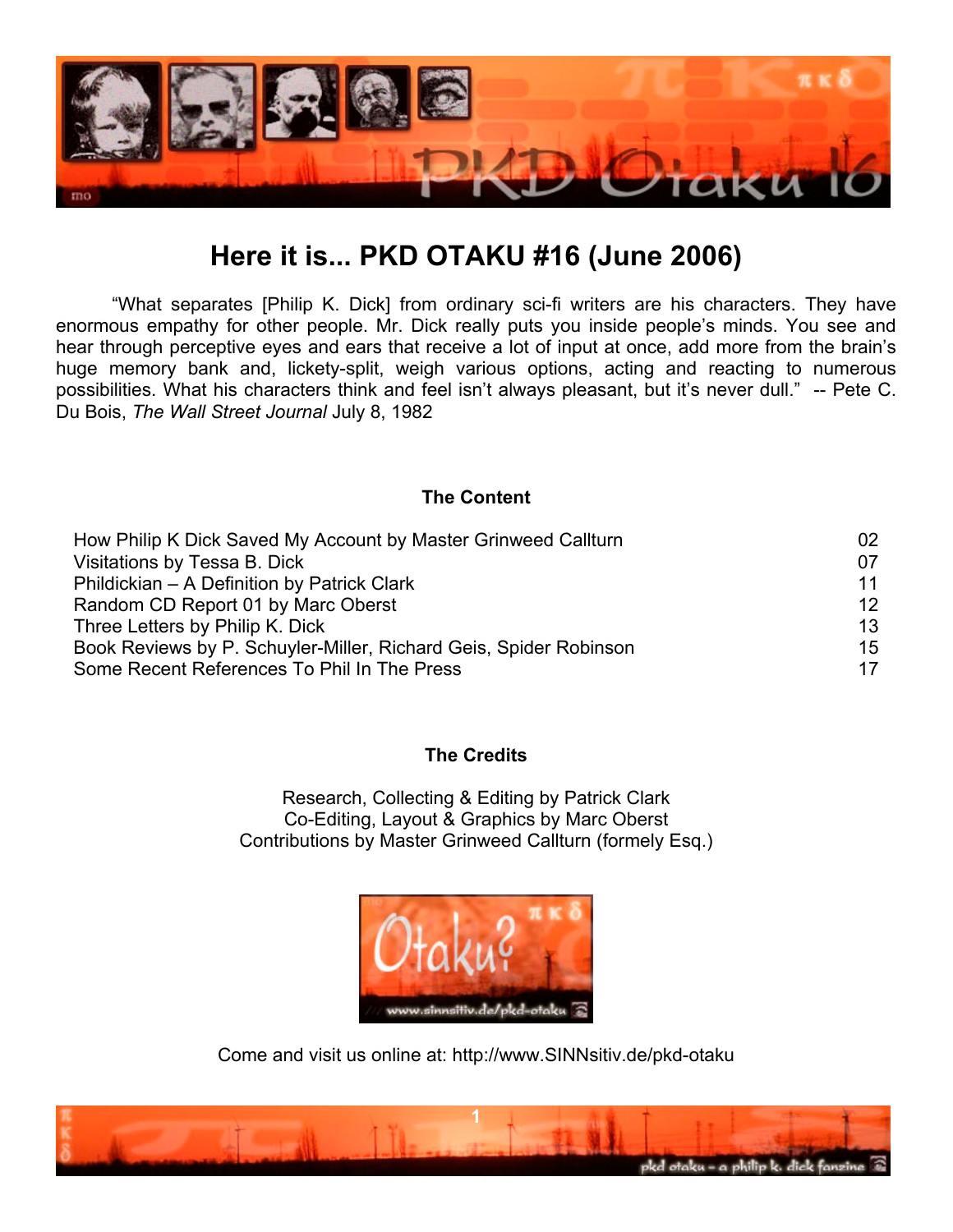

**"How Philip K Dick Saved My Account - A True Account" by Master Grinweed Callturn, formerly Esq.** 

It is an unbelievable story but true. Philip K. Dick earned me a high-level job as deputy test center chief in a company for cryptologic interbanking software (don't ask...). It went like this:

I applied for this job four weeks ago, sent my stuff, had a telephone interview. Positive. So I was invited to talk directly with the CEO. That was last week and went very good, too. So THEN he invited me for next (this) Wednesday in order to meet all his executive board colleagues and getting grilled by them all. And to check out how good I am in presenting stuff in English (important in this internationally operating corporation) I should prepare and give them a Powerpoint-assisted talk of fifteen minutes "on a free topic".

That was yesterday. I have to say that I had problem to find a suitable topic, not too boring (software, data security, interbank communication, software test...) and not to eccentric ("hey, is the guy a pervert?"), and one where I can get into an English-speaking groove, to boot. One day before the great and deciding meeting yesterday I had NOTHING and a not very good idea to write through the evening and night a short essay on 'sonification' (it's for the ear what visualization is for the eye). But I had to do slides and recite the core of the stuff. Sigh. But I got stuck anyway. Bummer. At ten p.m. I suddenly managed to dig the wisdom of what a women friend told me that very afternoon when I was complaining over the upcoming talk next day and me not having any subject. She told me to give a talk on one of my favorite comic artists like Alan Moore or Jim Woodring. She thought of fancy graphic display, too. But "Do something you know and love" was the 'core' message that I understood almost too late. Pink Light Flash!

So then, at nightfall before the deciding day I trashed everything I had and started all over to write my talk on PKD and do the accompanying slides. I was almost finished when it became dawn around seven in the morning. Then I slept three hours, got up on double alarm, finished the last bits of the talk before breakfast, had a moderate spliff, shaved and showered, took 40 milligrams of ephedrine, some aspirin, a cup of thick hot Java, put on my suit & glowing tie and went to meet my appointment. Showtime. Not sleeping, powering, shock-awakening, Zest boost and spliff afterglow put me in a good shape; I looked and felt sharp, healthy and up-to-it, believe it. It was almost a depersonalization experience. Those three white shirts. First they grilled me again on my life history and professional accomplishments and this time I had no weaknesses, playing with the balls they gave me and even harvesting some laughs, nods and sighs when I talked from my experiences and lessons learned in the software project management trenches and bank IT department intrigues.

So far so good - even if I had a spooky feeling to tell THOSE guys about Philip K Dick. They all looked so cerebral and devoid of blood: All three were elderly, sharp, thin, and in white shirts and club ties. Anyway, after that full regalia introduction of my persona I was given the stage and put in my floppy disk (dig this), projecting my first slide on the large conference room's big screen: "15 Minutes on Philip K. Dick - How a 50s pulp writer became one of Hollywood's hottest properties today." Blank stares. No one of them had ever heard of Philip K. Dick. After some early problems with my voice level and minding / not minding the speech notes I just \*delivered\* it in one elevated groove not

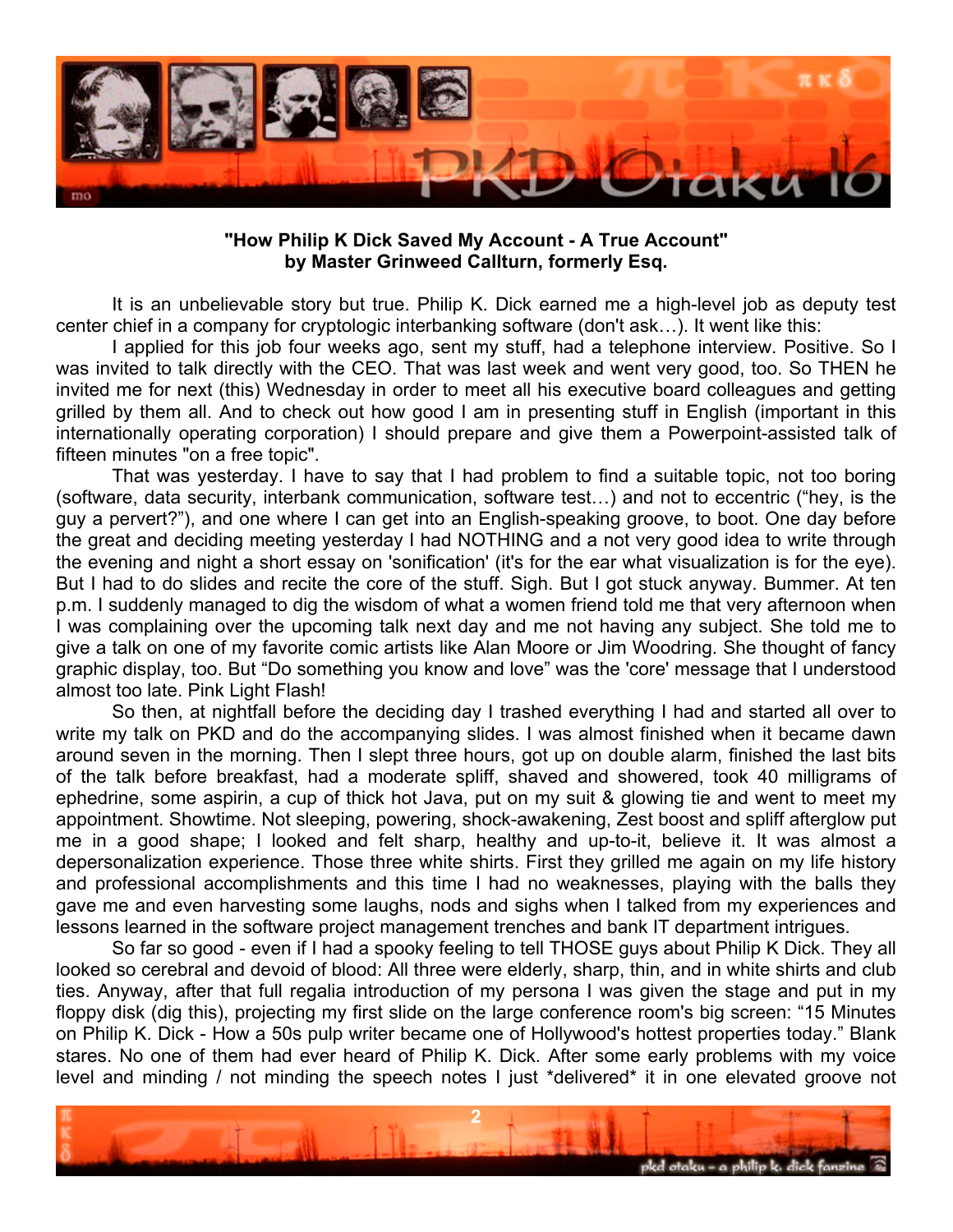

measuring anymore their faces for approval or alienation (but I noticed that eyes widened and that some of them started smiling now and then).

After I was finished they praised me and the speech: A 'great' presentation and with such a 'gripping' topic. "We had nothing like this before," the CEO told me. Any new management-level ranking employee had to pass that ritual, apparently part of corporate and human resources management culture there (but, hey, you need to talk to the Lithuanian programmer and Chinese project manager). After that another round of talking and exchange where they targeted my professional experiences and attitudes as a team and department lead (like how much of a fucker am I when crossed), and then, of course, talk about money.

Then nobody had a question anymore and the CEO told me after exchanging glances with his peers that I had the position "with more than 50% probability" but that they had a couple of more interviews and will decide finally on Friday. This Thursday, a couple of hours ago, that CEO called me and told me that they have decided that they want "to work together with you". End of story.

After this follows the speech notes I used (all done in a night, mind you, and the cunning seven slides you could not conjure up from them notes to each slide like you cannot compute a private key from a public key of the same intertwined key pair – It's magic!).

I really needed a job as some of you might know (after my business broke down like any Fergesson's.)

Praised be St. Sophia!

~ Grinweed (Canned Writer Gull)

#### *\*\*\*Fifteen Minutes On Philip K. Dick\*\*\* How A 50s Pulp Writer Became One Of Hollywood's Hottest Properties Today*

#### **1. THE MAN**

Who was Philip K Dick? He was a Bay Area writer who published most of his work in the 50s and sixties. In the seventies most of his books were out of print. He died in 1982 by a stroke. He was poor most of his life, living on dog food at times and loans from friends. He was forced to sell the rights, including royalties, to entire novels for as low as 750\$ to pay the rent.

So accordingly he wrote at a breakneck speed, sometimes completing a whole novel in only three weeks. He wrote on amphetamines over years to be able to write day and night, thereby ruining his health. He wrote science fiction, because that he sold easily, and dark comedies (or funny tragedies) of failing small business men in Suburban California that nobody wanted to print until after his death. He was married five times and all marriages failed because of the solitary and excessive nature of his work. He was an estranged father of three who could not pay the bills and rarely saw his children. Alienation was a key topic of his work and that started with his twin sister, he never knew.

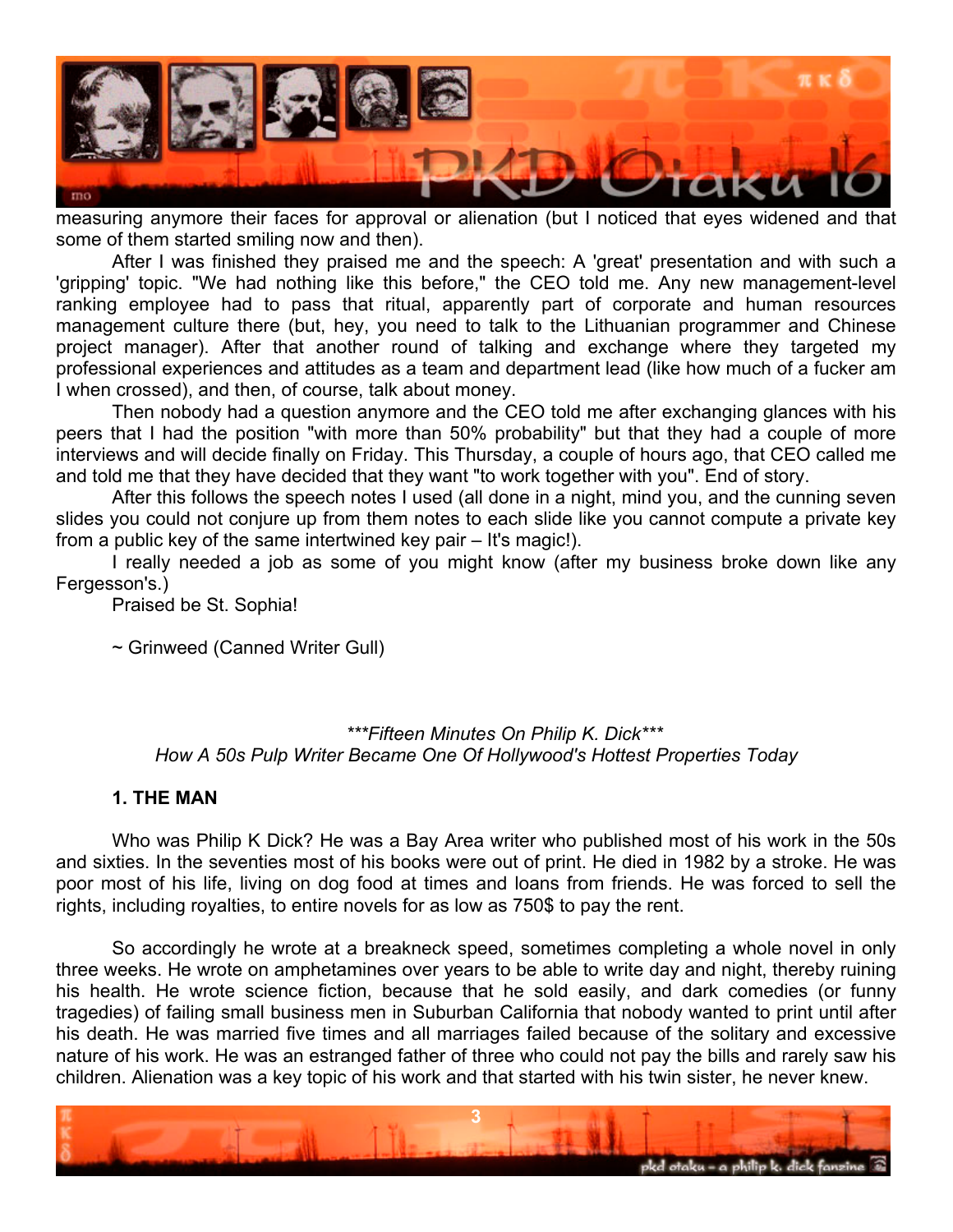

#### **2. THE OBSESSION**

In the stories and novels of Philip K. Dick reality tends to dissolute in various ways, actually in any way imaginable. That means his protagonists often have to learn that their whole surrounding and even life history is a fake, a deceit; might it be computer-generated, staged show, or druginduced delusion. So "What is real?" was his one prime research interest in writing; the deceitfulness of things, messages, appearances, and relationships. His favorite quote was Gilbert & Sullivan's, "Things are seldom what they seem; skim milk masquerades as cream."

His other prime research interest in writing was "What is human?" In Philip K. Dick's narratives human beings sometimes turn out to be machines (some to their own surprise) and real homo sapiens turn out to be utterly and cruelly mechanistic in their actions. In his view a machine could be easily more "human" than say an executioner's helper who 'only follows orders.' In "Do Androids Dream of Electric Sheep" the 'Android-Test' deployed by the police is actually an empathy test measuring involuntary emotional movement, more specific whether it troubles you to hear about the suffering of others. But that's something where not only androids but also human sociopaths could possibly fail.

#### **3. THE VISION**

The future of Philip K. Dick is a messy place. It is not shiny and well-ordered. It is a fragmented and shifting market, everything is privatized and commodified like the breathing air on Mars and even the afterlife.

The big conflicts in Philip K. Dicks books that drive the plot are almost always battles for market share no matter whether the product is God, drugs, or used typewriters. But the focus is on the average Joe (Chip) trying to get by and doing the right thing against the odds of disinformation, reality dissolution, stubborn software, intrusive hardware, and plain bad luck.

It is a future where you cannot leave your flat legally when you have not enough credit anymore to pay your door, that operates on direct micropayments like any other appliance. A future where "adbots" - small mobile advertising robots - swarm and scream everywhere and might even follow you up into your room where you routinely squash them against the wall, like flies. A future where you dial up a software psychiatrist when you need advice, getting charged by the minute. A future where the news are assembled by automated software and open and secret mind-control medication is commonplace. In short it's a future that looks more like our emerging present than that envisioned by many of his SF colleagues.

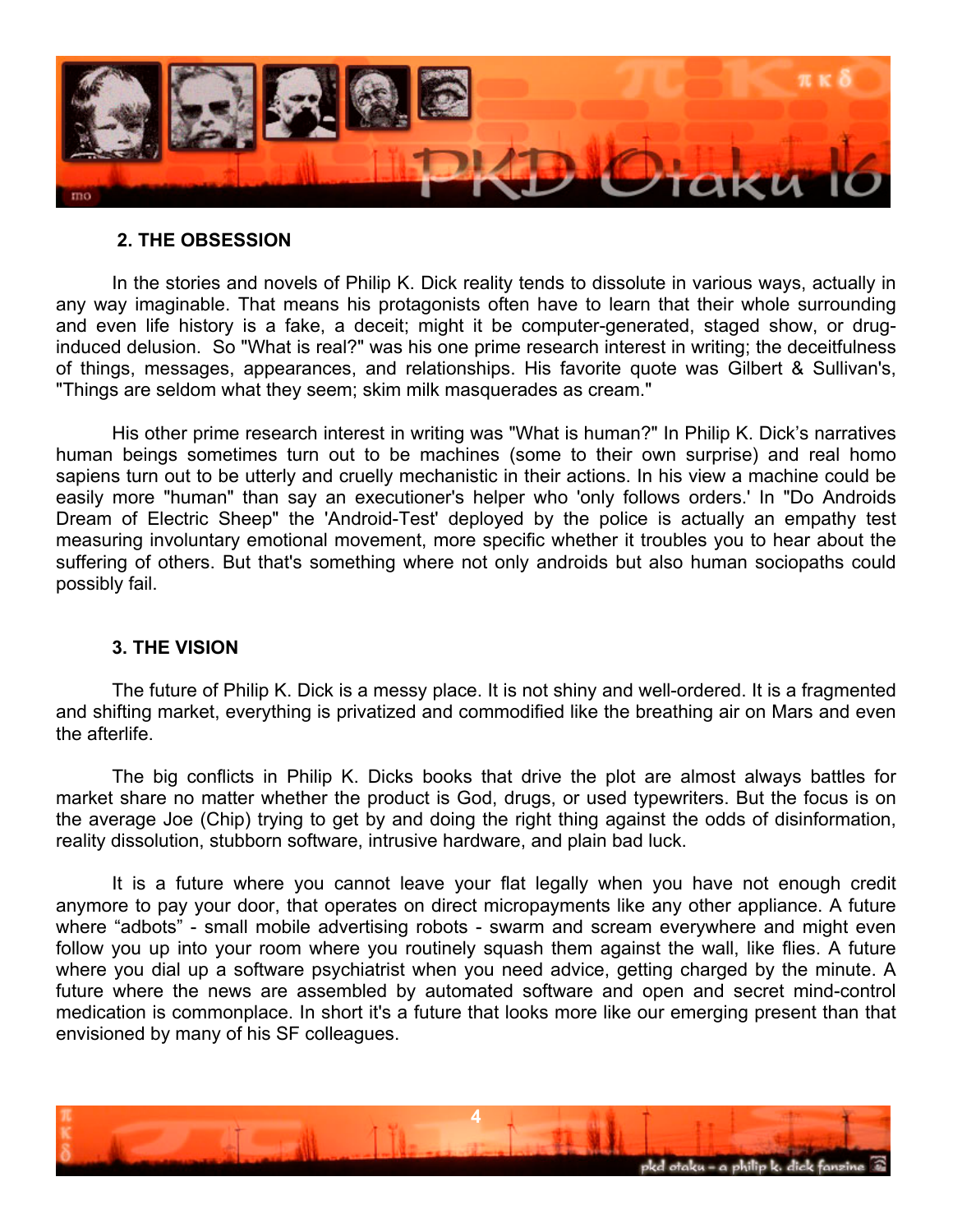

#### **4. THE ALTERNATE PRESENT**

The defining novel of the fantasy or speculative fiction subgenre of 'alternate history' (also called what-if novels) was written by Dick. Those novels do not explore the future but the present; how it might look like if some historical event had turned out differently.

The novel THE MAN IN THE HIGH CASTLE won him Science Fiction's prestigious HUGO award and is generally known as one of his best novels. One of the minor protagonists of the book is an American writer who has written a fantasy book in which a world is described where the Allies won WW II and the US occupy Europe instead of being occupied. It's not exactly our world, but close. This author, a stand-in for Dick, is truly 'underground' because the book is forbidden and deemed subversive by the Japanese / German occupation forces and so, as an inspiring vision, is privately copied and distributed among defeated Americans like the famed 'samzidat' publications in the Soviet Union.

This thought experiment of a course of history where Germany and Japan aren't defeated and rule the present world has been recently employed by Nobel Prize nominee Philip Roth in his novel "The Plot against America" where flight hero and anti-Semite Charles Lindbergh wins the election instead of Franklin Roosevelt and subsequently allies with Germany.

Other works by Dick present also a kind of alternate history because they borrow Kafka's literary device of an impossible overnight change of normally fixed properties in the protagonist's world, like in THE TRANSFORMATION where Gregor Samsa is apparently transformed into a giant bug. So in Dick's FLOW MY TEARS, THE POLICEMAN SAID a famous talk show host wakes up one morning in a world where nobody has ever heard of him, where he wasn't even born for all practical purposes.

### **5. THE GAME**

Philip K. Dick predicted the future of office communications. As we all know this is shared Internet games, chains, and fads on company time.

Today it is well-known what funny results automatic translation software can produce. In Philip K. Dick's 1968 novel GALACTIC POT HEALER, the networked chain game played by disaffected state officials consists of running a well-known book title through a series of international "translation computersî and then back into English, thereby hoping to catch an odd and funny semantic shift. A good result then was emailed to the others in the player's circle for guessing. This game is actually played on the Internet since there is Babelfish and other public translation facilities. The skill of the

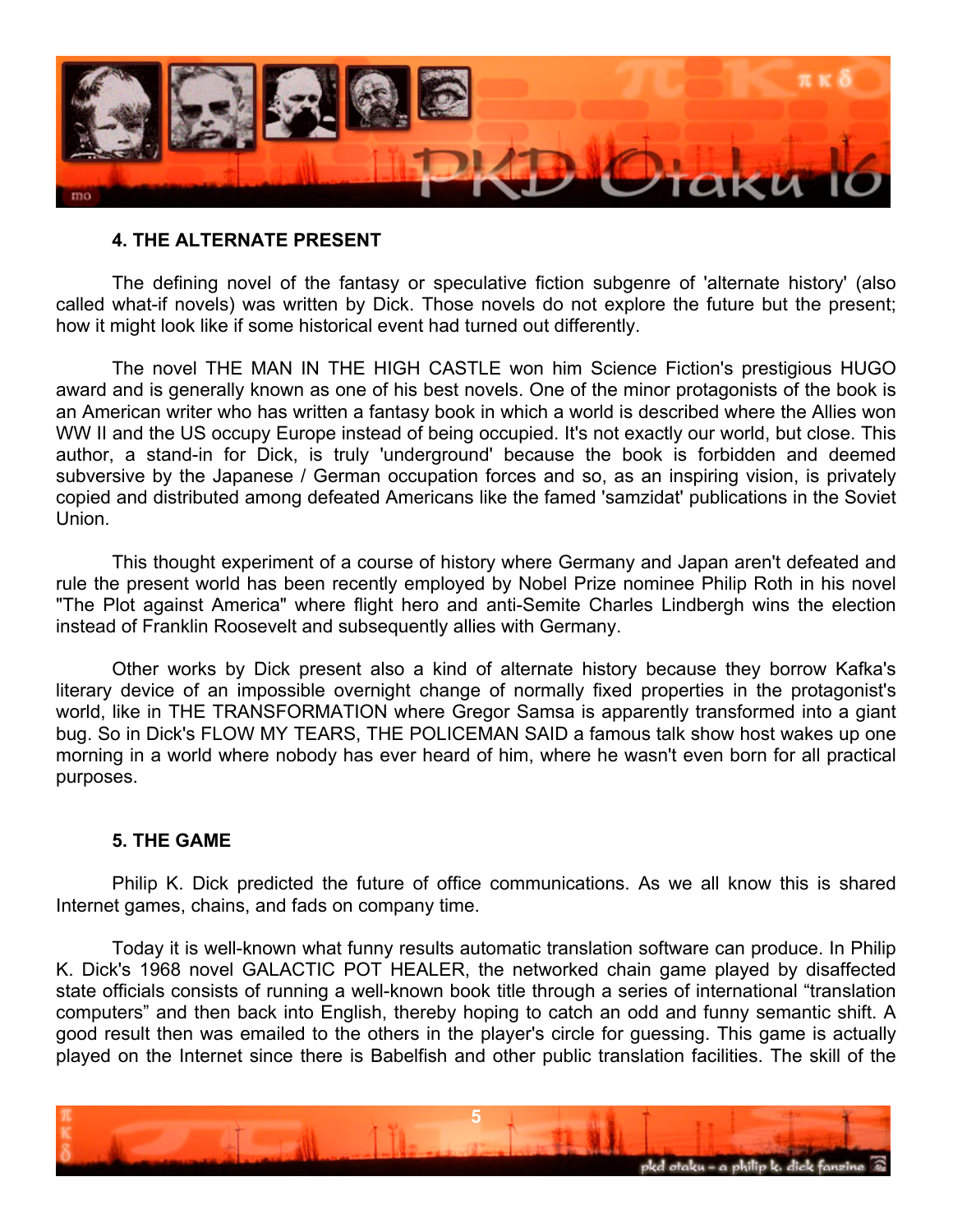

game is in coming up with a well-known phrase and a suitable sequence of language translations in order to render it cryptic but still remotely related.

Last evening's self-computed example: "Gone with the Wind" --> French/German/Greek/French/English yields: "Of so much the air defers exactly"

#### **6. THE MOVIES**

PKD didn't live to see the first film made from one of his works. In fact he died shortly after having seen a couple of pre-shots of the movie-in-the-making BLADE RUNNER. Anyhow, it was a critical but not a popular success, in fact a box-office flop that slowly turned cult classic and is today deemed one of the most influential movies of the eighties. It showed a chaotic and multi-cultural future world ruled by mercantile forces where biological science has blurred the boundary between humans and machines because near-perfect clones have been constructed for dangerous work. Those androids are intelligent and have even a kind of emotional life but have no citizen rights. They are in fact the new slaves and subhumans of that society and hunted down by combined policemen / executioners when they are on the loose, seeking freedom. The lead protagonist is a policeman who questions the morality of what he is doing when he "retires" androids, as the slang goes.

Eight years later the Arnold Schwarzenegger vehicle and box office success TOTAL RECALL made Dick an instant public name. After that, high-profile adaptations of his work were made in short succession. After the success of Steven Spielberg's MINORITY REPORT, starring Tom Cruise and a giant PR budget -- a movie that was much widely read as an intelligent comment on recent 'homeland security' politics --, Philip K. Dick was seen as one of Hollywood's most valuable assets. At this time at least two movies based on his works are in the making, both by well-known and award-winning directors.

#### **7. THE REVIVAL**

It sure helps when Steven Spielberg and Tom Cruise tell on Oprah, one of America's most influential talk shows, how much they like to read Philip K. Dick. It helps when it becomes a cliché among newspaper writers that "we all live in a Philip K. Dick world," characterized by a confusing mediascape, by biotechnology and neuroscience posing ethical problems, by large globalized corporations and a privatized 'public sector', by identity theft and intrusive advertisement.

MINORITY REPORT started a revival wave that made the author ultimately a pop star, decades after his death. Most of his books have been reprinted and are in print now. Books written by

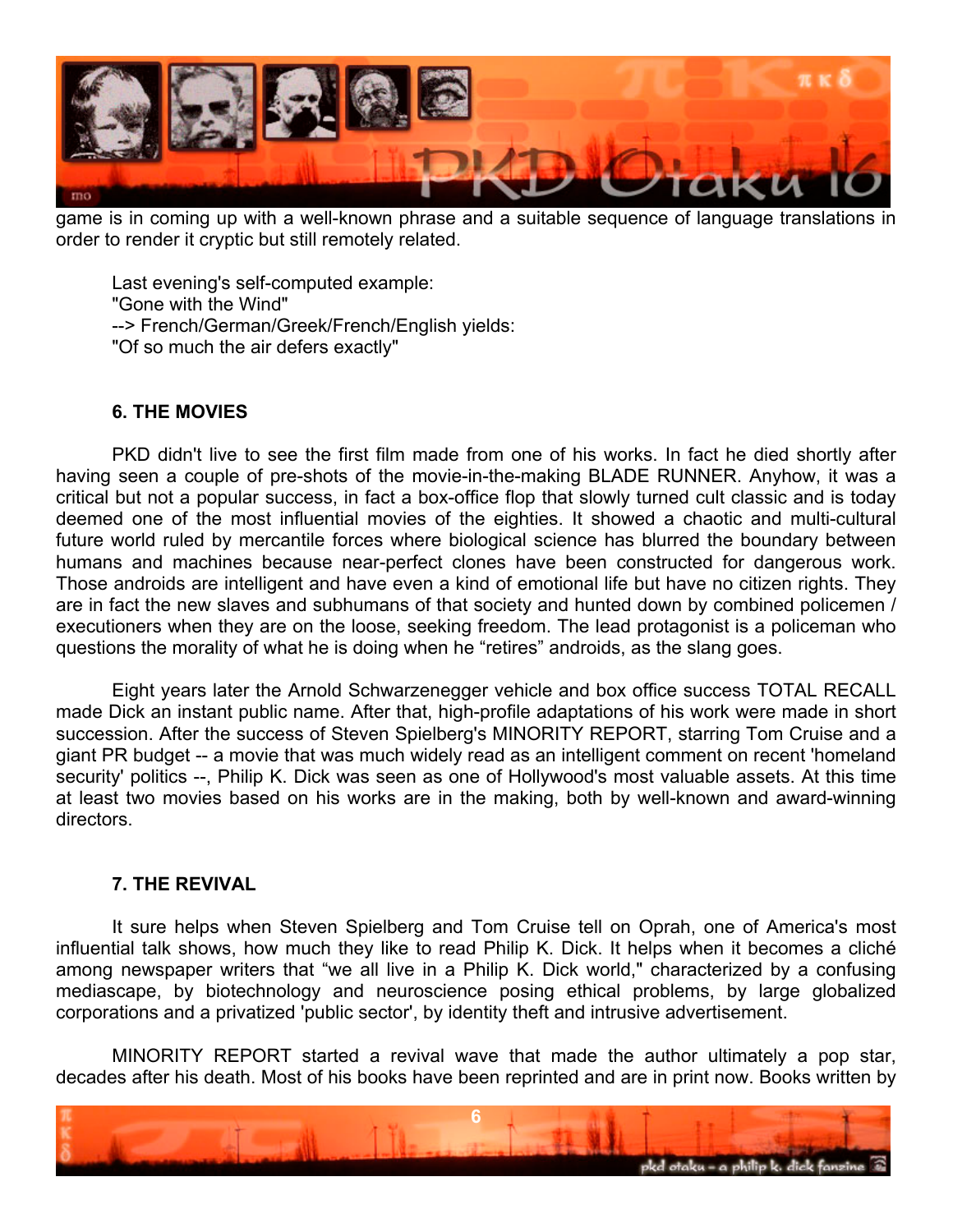

him have been named among the best American books of all time by publications such as TIME and The New York Times Book Review and he is mentioned as a leading influence among intellectuals, fellow writers, and for his own market share most important: script writers. Many recent Hollywood productions draw from his motives without being based on a specific work, most notably the outstandingly successful Matrix trilogy or the Jim Carrey vehicle, The Truman Show, and the work of script writer Charlie Kaufmann, like Being John Malkovich or Eternal Sunshine of the Spotless mind.

Dick's multi-layered realities, deceitful plots and memory holes obviously appeal to modern sensibilities. On the last WIRED festival, a Philip K. Dick robot was presented, he served drinks and you could talk to him. Philip K. Dick lived on dog food sometimes and was never wealthy but he made his kids rich. Film option rights to his short stories now sell for 70,000 dollars and up and the novel rights rate much much higher. In an ironic turn, the estate of Philip K. Dick, managing and marketing his intellectual and artistic property rights, became a wealthy corporation itself.

#### "Visitations – The Strange Experiences Of Philip K. Dick In The 1970s" by Tessa B. Dick, *UFO+ Psi Research Magazine* **#14 & 15 (September & December 2000)**

"Am I crazy?" I can't even count the number of times Phil asked me that question. I always figured that he probably wasn't crazy, as long as he could ask that question. Others were not so kind. I've kept silent for almost twenty years because I don't like being regarded as a "crazy". Besides, most people won't even listen. Yet the experiences that I shared with my late husband, SF writer Philip K. Dick, have continued to haunt me. Many self-styled experts (who met him only once and spent less than one hour with him), and even a few of his close friends, have dismissed Phil's experiences as the ravings of a madman, saying that he was manic-depressive--as if that explained everything, or as if it explained anything at all. Phil might have been bipolar (the current term for manic-depressive), but that does not explain the visitations that we experienced in the mid-1970s and early 1980s. At this point, the skeptics fall back on the idea of co-dependence, or *folie a deux*, which basically states that I caught the madness from Phil in the same way that one catches a cold. This does not explain anything, either.

For one thing, I had similar experiences before I ever met Phil, and he had similar experiences before he ever met me. In addition, we had some physical evidence of the strange phenomena that happened in and around our apartment in southern California in 1974 and 1975. For example, one afternoon a yellow van pulled up and parked in front of our apartment complex, and three men in gray overalls stepped out of the van and went into the vacant apartment next door to ours. They carried large metal suitcases, spent about an hour in the empty apartment, and then emerged with the same metal suitcases and left in the same yellow van. Several weeks later we found the door to that apartment open, so we went inside. We found a working telephone in the kitchen, and some kind of electronic equipment which had been set up inside the hall closet. Perhaps this does not have anything to do with UFOs, but then again, maybe it does.

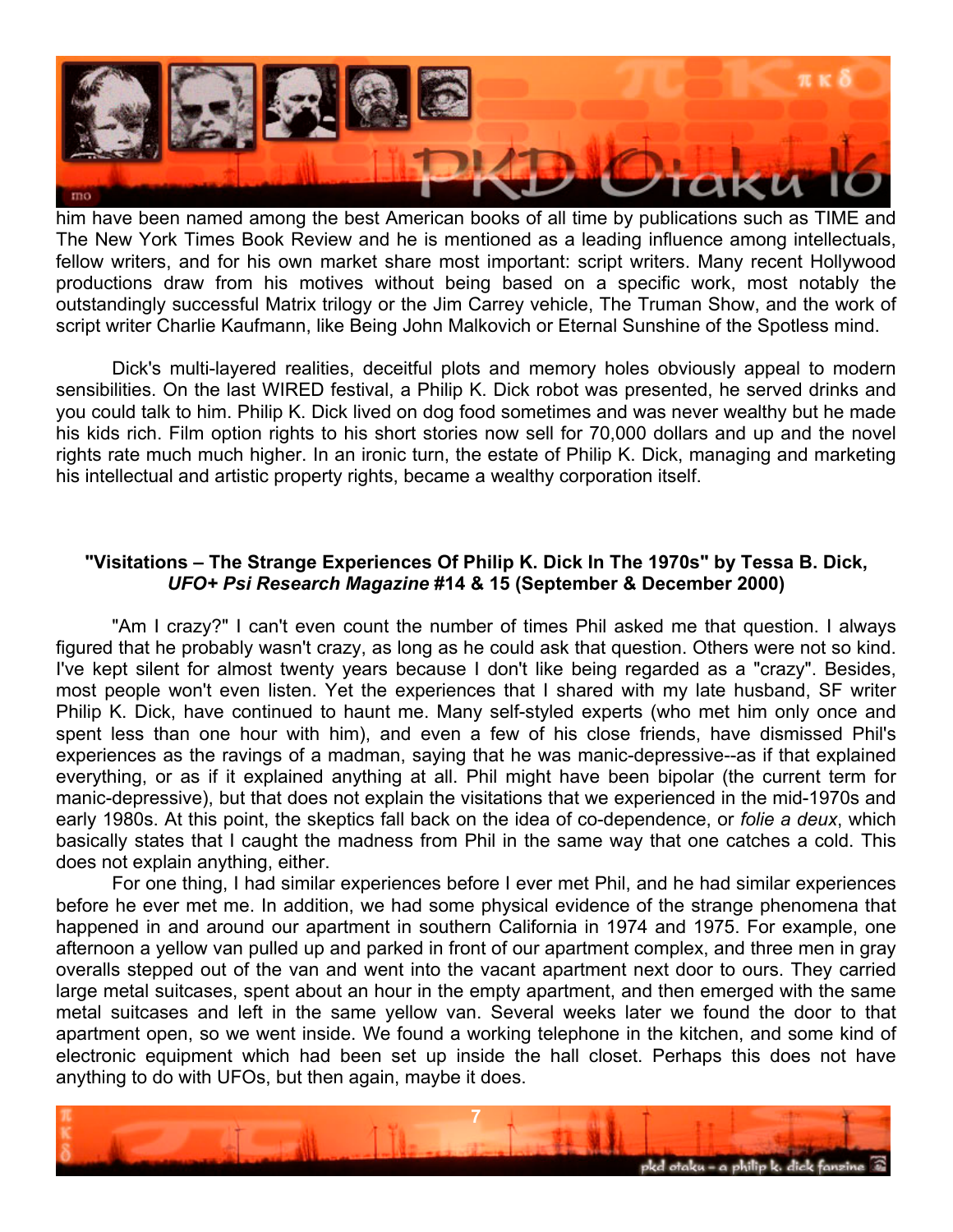

Our radio had been behaving strangely. Sometimes it came on when we were sure that we had turned it off, and several times we could still hear it, even after we unplugged it. I couldn't make out what the radio was saying, but Phil was certain that it was telling him that he was a horrible person and he should kill himself. Strange electrical phenomena occurred all the time in our apartment. Strange people seemed to be keeping us under surveillance. Strange voices spoke to us.

All the while, we were trying to put the finishing touches on Phil's novel, *A Scanner Darkly*. It was based on split-brain research, which showed that the two hemispheres of the brain, left and right, are capable of acting as independent persons. In patients who had the corpus callosum severed in order to alleviate severe epilepsy, these two "persons" often had no knowledge of each other's activities. The corpus callosum is the communications center which allows the analytical left hemisphere to consult with the intuitive right hemisphere when observing the environment, analyzing data, and making decisions. The title of the novel comes from St. Paul, who wrote, "For now we see through a glass, darkly; but then face to face: now I know in part; but then shall I know even as also I am known" (1 Corinthians 13:12, King James Version). To elucidate, "through a glass, darkly" may also be translated "through a mirror, in a mystery". The protagonist of the novel, a police detective named Bob Arctor, uses scanning devices to conduct surveillance on suspects. When he sees his own image "reflected" in the scanner, he does not recognize himself.

Now, after this brief side-trip, let's get back to the mysterious events. Phil became suddenly ill and did not get better. At one point, when Phil insisted that he wanted the last rites, I called the local Episcopal priest, who came to the house and gave him a healing unction. When Phil finally went to the doctor, he learned that his blood pressure was dangerously high. Several months later, he was hospitalized for several days while they tried to bring his blood pressure down to a safer level. He suffered from hypertension for many years, and this condition had prevented him from participating in the Korean conflict in the 1950s. In the midst of his illness, Phil had a healing vision. He was lying in bed, staring at the blank white wall, when a rectangle of bright pink light appeared on the wall. It opened like a doorway, and our recently deceased cat stepped through the door and into the room. Our cat, Pinky, was walking upright on his hind legs. He stepped around to the side of the bed and patted Phil reassuringly on the shoulder. Then Pinky stepped back out through the doorway, and the luminous pink rectangle faded, shrank and disappeared.

This could have been the fevered vision of illness, or the hallucination of insanity, but then subsequent events made it seem more like a meaningful coincidence of the sort that C.G. Jung discusses in his writing about synchronicity. About two weeks later, in the course of an argument about something trivial (which I do not remember), Phil picked up a small seashell and threw it against the wall. I remember thinking it odd that I heard the sound of the shell breaking before I saw it hit the wall. The sound that I heard was actually Phil's shoulder dislocating. It was the same shoulder which Pinky had patted when he appeared through the pink doorway.

We began to catch brief glimpses, at the edges of our peripheral vision, of people in our apartment. They were strange-looking people, with small chins and long foreheads, like the famous Egyptian busts of Akhenaton and Nephretiti. Akhenaton was the pharaoh who introduced the worship on one God into Egypt. Phil began to lapse into a Christian heresy, a sort of dualism. He believed some of the ideas found in Manichaeism, as well as some ideas of his own. Basically, this heresy

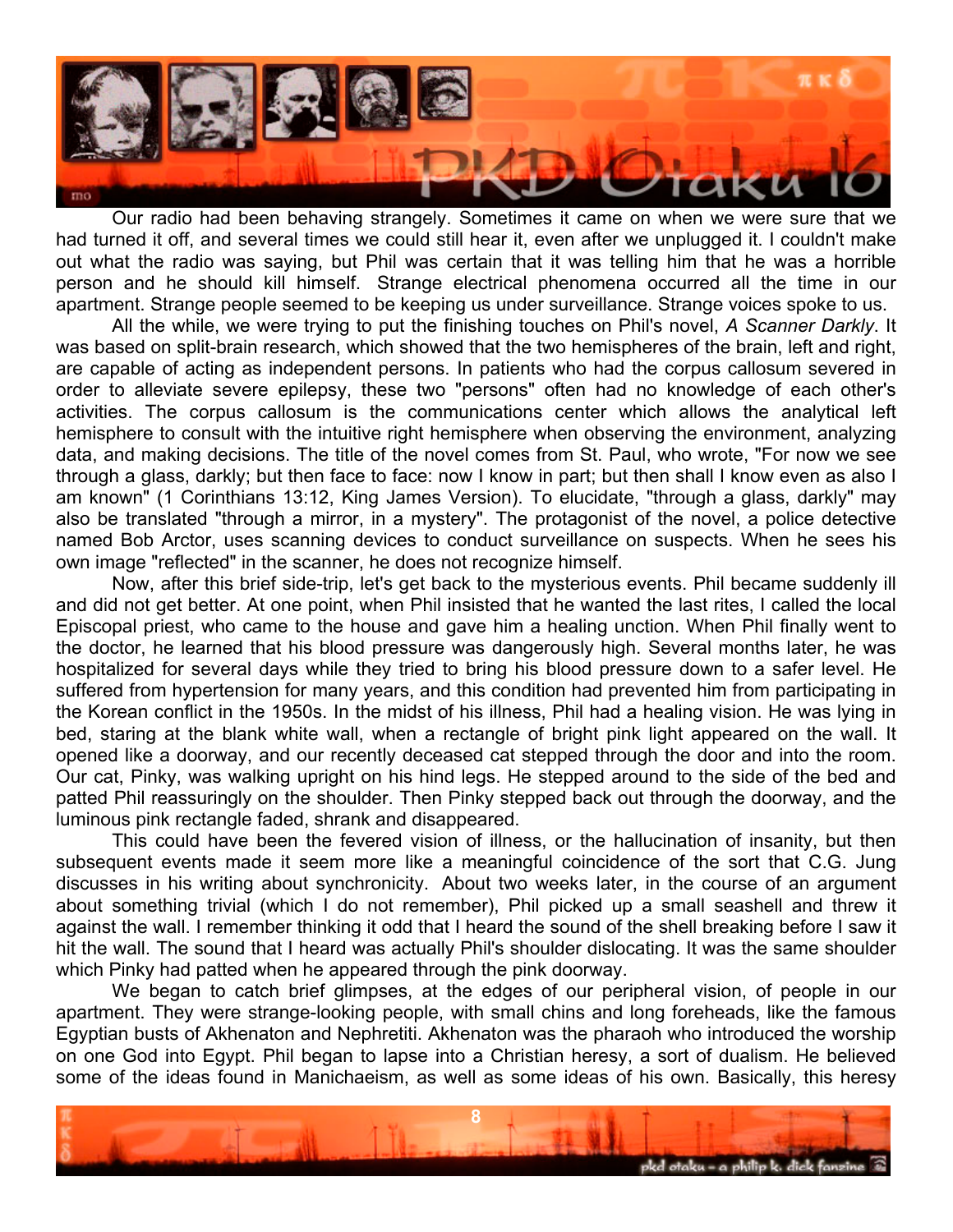

states that there are two gods--a good god and an evil god--and that the evil god made us, but the good god is trying to save us. As a scientific agnostic, I had little objection to his seemingly irrelevant detour. Meanwhile, the people began talking to us. Phil thought that they could tell him the secrets of the universe. I was hoping that they could explain the implant in my spine.

Since my early teens, I have had a small metallic sliver in my lumbar spine. I don't know how it got there, or whether it serves any purpose. I don't want it removed because of the obvious risks of surgery on one's spine, and besides, it doesn't give me any trouble. What does trouble me is that I knew about it before I ever had any X-rays of that area of my body. In fact, I remember many strange things from childhood, such as people visiting me when I was alone in my room, taking me for rides on space ships, giving me tests, and teaching me things. I have always remembered these things, and I have never had any help from a hypnotist. However, I have a strong feeling that I am not supposed to remember, and when I try to describe these experiences to other people, something stops me.

I do not believe that I was abducted by space aliens. In fact, I believe that the US government did a secret study of me and about a dozen other second-graders, beginning in 1961. Farragut Elementary School in Culver City, California was designated experimental in 1961, as part of President Kennedy's education agenda. Fourteen second-graders, including me, were put into a combination class with third-graders. I remember almost nothing about the entire school year, except that every day we would be sent out of the classroom and into the school auditorium for an hour or two. I don't remember what happened there. I do get bits and pieces of it in dreams from time to time, but they don't make much sense. I can tell you the names of all my teachers from Kindergarten through the sixth grade, except the name of my second-grade teacher. I can name all of the girls in my Scout troop, plus many of my fellow students in elementary school. But I cannot tell you about the second grade. All I know for sure is that we learned to say "bon jour" and to count to ten in French, and that I failed arithmetic. When several of our families moved across town, the principal from our school was transferred across town to Culver Elementary (now named Lynne E. Howe Elementary, after the same principal), and our new school was designated experimental.

Phil had been one of the subjects in a famous longitudinal study of gifted children that was conducted by university psychologists. They lost track of him when he was a young adult, and he was quite happy to be out of the study. But the study that was conducted on me and my classmates was of a different nature. For one thing, it was clandestine. For another, it had something to do with longdistance space travel on huge ships with large crews, at the time when the Mercury program was just beginning to send men up into space, one at a time, for a few hours at the most.

So it seemed quite normal to me, in the 1970s, that alien people should come down and visit us in our apartment in southern California.

The radio kept on playing, even when we turned it off, and even when we unplugged it. Phil was seeing pink rectangles in the same proportion as the Golden Mean, a geometric measurement that had religious significance for the ancient Greeks, and which seems to be common in nature. So there we were, with the radio behaving strangely and Phil having visions. Curiosity being one of my stronger suits, I decided to investigate the vacant apartment next door, where the men had walked in with big metal suitcases a week or so earlier. Phil, who usually avoided leaving the apartment, went

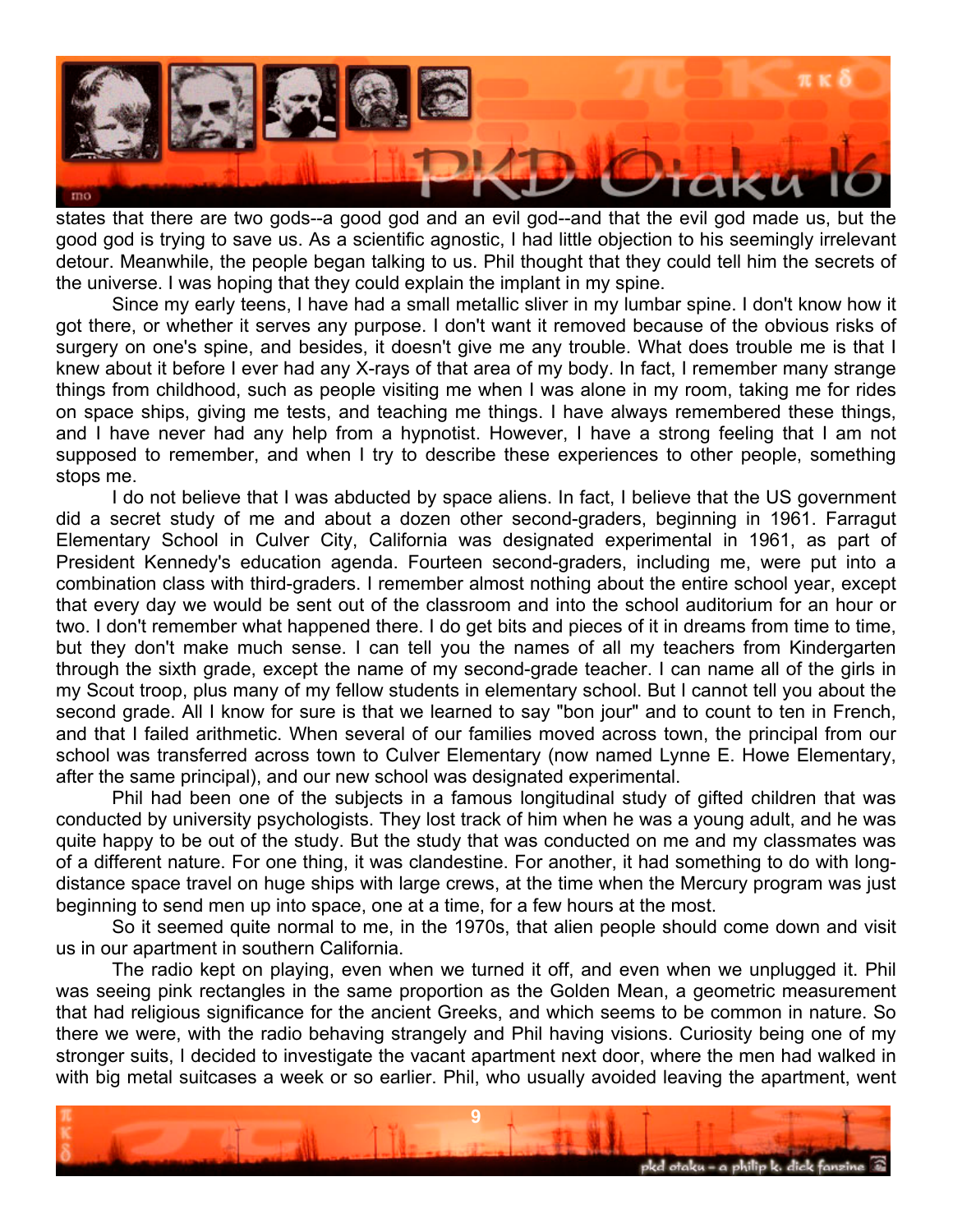

with me. We found a telephone on the kitchen counter of the apartment next door, and we found recording equipment -- including a large, expensive reel-to-reel tape deck and some boxes that looked like equalizers -- in the cupboards. These electronic gadgets had been placed against the wall that our bedroom shared with the vacant apartment.

This discovery could explain the pink light and the sounds on the unplugged radio. However, it did not explain why Phil heard a woman's voice telling him to die, while I heard only insipid popular music. Perhaps it was Helen Reddy singing "You're So Vain", or Linda Ronstadt singing "You're No Good", which led Phil to regard it as a personal attack. This was the early 1970s, so those songs were brand new at the time.

Phil had one experience which has been described by a number of UFO abductees: on the blank white ceiling he saw a series of literally thousands of colorful geometric patterns, lasting several hours and seeming never to repeat a pattern. He said that many of them resembled abstract paintings by Paul Klee and Wassily Kandinsky. This reminded me of a mind-game that I used to play when I was very young. Mom insisted that I take a nap every afternoon, but I simply was not tired. Lying in the darkened room, I would try to picture the intricate pattern of the linoleum floor in our kitchen. It had yellow dots on a green background. When I got the pattern right, the whole sheet of imagined linoleum would slide off to the side, out of sight, and be replaced by a new sheet of linoleum in a different pattern. After a few hours of practice, I got so good at imagining patterns of line, shape and color that hundreds of imaginary sheets of linoleum in a variety of patterns would fly past me, as if I were falling into an endless cave filled with endless planes of dots, circles, lines, triangles, arcs, spirals and other patterns of bright color.

Then strange things began to happen during the day. People who barely spoke English began visiting us. One young man claimed to be a French doctoral student who was writing his thesis on rock and roll music. Somehow, an interview with Phil seemed to be essential to his degree. This Frenchman spoke passable English. He was accompanied by another Frenchman who spoke only French and Spanish, and no English, except when I took him to the local variety store and he managed to explain to the clerk that he wanted a roll of film developed. Also with them was a Swedish woman who spoke Swedish, French, German and English. They spent all day at our apartment, and we even served them dinner. Other Europeans came to visit and interview Phil. Most came from France, but some came from Austria. A student in Estonia was unable to come to the US, but he wrote many letters asking questions, and Phil tried to answer all of them. A man in Volgograd sent Phil some Russian classical music records, and Phil sent back some American rock and roll records. This was before CDs, at a time when the 8-track was dead but cassette tapes were of poor quality, so they exchanged 33 rpm vinyl LPs.

Throughout this period, a Polish publisher spent months trying to persuade Phil to visit Warsaw and make a public appearance there. The noted Polish writer Stanislaw Lem had persuaded them to publish one of Phil's books, and they said that they could not pay the royalties in any hard currency, so Phil would have to go to Poland and collect his money in Polish zlotys, buy something there and bring it home. They assured him that there was enough money to buy him a round-trip flight on Aeroflot, which would accept the Polish currency. However, Phil never went there. In the end, he told them to donate his royalties to the Warsaw Volunteer Fire Department, which is run by Catholic

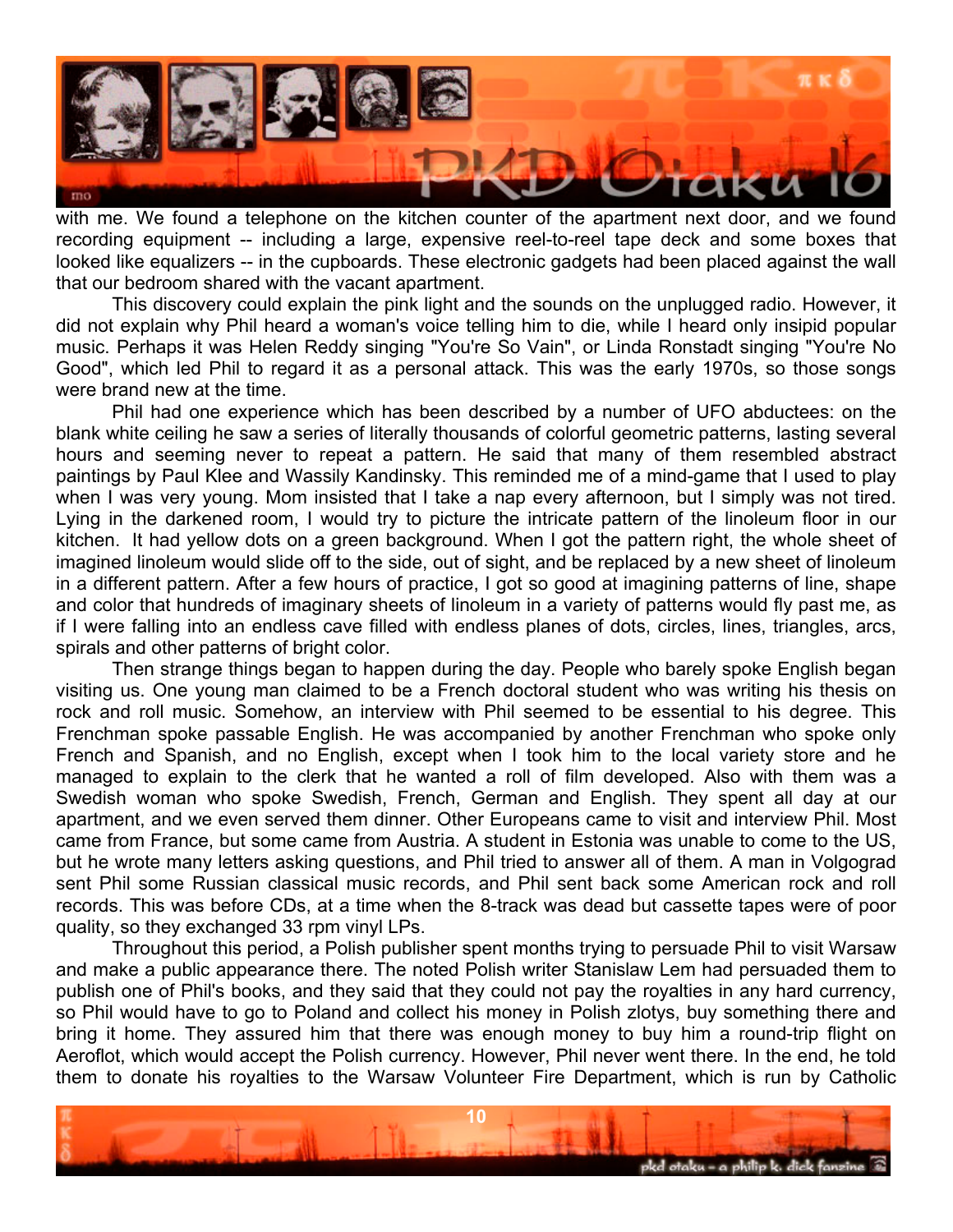

monks. He had a strong sense of paranoia about Eastern Europe, which was not entirely unjustified at the time. The Cold War was still raging, and we could be sure that the authorities would investigate any contact that we had with the Soviet Union or any of its satellites.

Then the "Xerox letter" came in the mail. Phil had suffered from extreme tension headaches for three days, and every afternoon he ran down to the mail box, grabbed our letters out of the box, and ran back up the stairs to our apartment as if a demon were chasing him. On the third day, he handed me an envelope and said, "This is it!" He firmly believed that something inside that envelope would kill him if he so much as looked at it. He never did look at it. I opened the envelope, and inside I found a Xerox copy of a newspaper article. Xerox machines were not common at that time, especially in the Eastern European country where the envelope had been postmarked. I tried to read it, but I found it disturbing. It was a book review, written in English, and some of the words had been underlined with a ball-point pen. They were words like "deteriorate" and "expire" and "decompose". Without my reading a single word aloud, and without his ever seeing it himself, Phil simply knew that this letter contained what he called "die messages". -- like the voice on the radio, it was telling him to die. How did he know?

According to Phil, his guardian angel warned him about the Xerox letter. More next issue - sleep well, if you can.

[Publication ceased before the next part appeared]

#### **"Phildickian – A Definition" by Patrick Clark**

Colliers Dictionary now has a definition of "Ballardian." Surely it is now time for a definition of "phildickian." I cribbed the first definition from the Collier's piece and created the second definition myself.

Phildickian (adj) 1. of Philip Kindred Dick (1928-1982), the American science fiction writer and visionary, or his works. (2) resembling or suggestive of the conditions described in Dick's novels and stories, esp. pseudo realities, simulated humans, drug-induced epiphanies, techno-surveillance paranoia and an occluded god.

Frankly, it seemed too academic. Happily, long-time otaku Andre Welling weighed in as well with his usual highly imaginative take on the matter. I like his better.

"Phildickian" (see --> "Dickian"): (adj) 1. of Philip Kindred Dick (1928-1982), the American science fiction writer and visionary, or his works. (2) resembling or suggestive of the conditions described in Dick's novels and stories, esp. identity loss and re-grooving, fake realities and 'real fakes,' and the possibility and substrate of morality in the face of inevitable decay. (3) [zip slang] Any motion picture or story where the protagonist turns out to be someone else coming as a surprise even

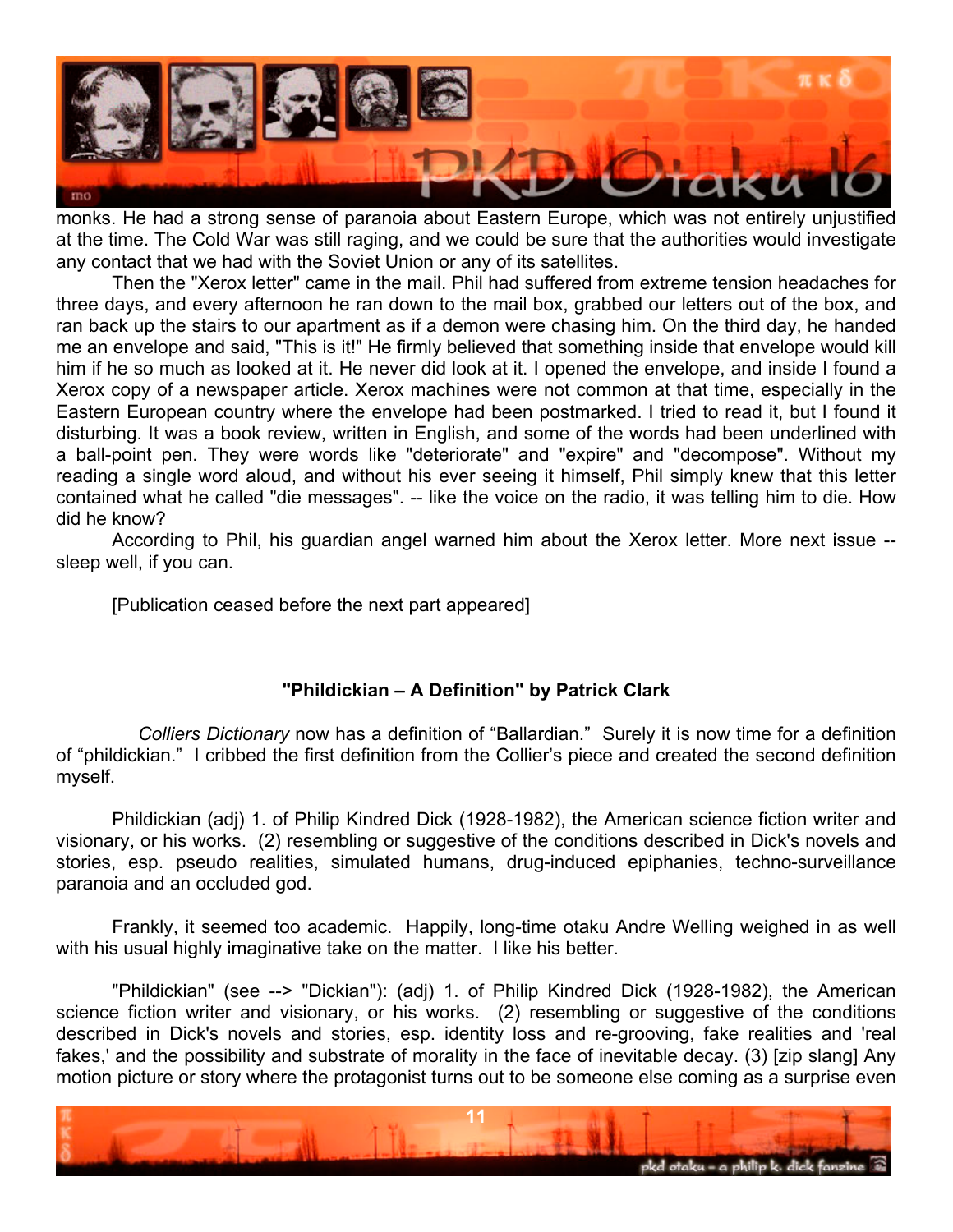

to himself. (4) [med. slang] Poorly balanced consumption or metabolism, like in "I was living on a phildickian diet at this time" or "I was having a (-->) phildickian breakfast." (5) [droog slang] "Phildickian Breakfast": coffee and amphetamines or other stimulants.

As it happens, K.W. Jeter once defined "phildickian" in an interview:

ìI would define ëphildickiansí as the descriptive modifier for all situations and events characterized by an extreme difficulty in determining what reality is. Or to put it another way, if youíre having a hard time deciding whether you're actually talking to your best friend or a giant bug from the Proxima system wearing a mask of our best fiend – you're having a phildickians moment."

## **"Random CD Report 01 – The Future Grip" by Marc Oberst**

ìFuture Gripî is the german Nikolai Brengelmann who released the maxi cd "Blade Runner 97" at MNF records, a label of Manifold/Augsburg, that has been distrubuted by zyx music, featuring remixes based on original music by evanghelos papathanassiou, we better know as vangelis.

Track #1 is called "Blade Runner Radio Mix" and goes directly into melody and beat at 135 bpm (beats per minute). The theme starts in slow techno, not hard but also not too soft, let's call it



pop-techno. the small break brings some club trance elements to the song with strings, hall and other sound effects. It ends after 3 minutes and 56 seconds.

Atmospheric sounds like from the movie at the beginning and a streched climax make the second track, the extended mix, more trancy than the first one. Playing for 5 minutes and 7 seconds i like to listen to this version more.

But the third track named "Random Pleasure" is the real reason for buying this cd. It gives the pleasure in 88 bpm and sounds like Blade Runner, but is not. Something like "in the mood of Blade Runner old school trance track". Slow and calm melody completed by high beats in a length of 5 minutes and 9 seconds.

The sum? Well, the handclaps and the slow techno beat make the cd quite old-schoolish and it is not really useable for dancing, but it is really nice to listen to it, especially for Blade Runner fans. I would even say, it is the most likely Blade Runner remix cd I have listened to so far.

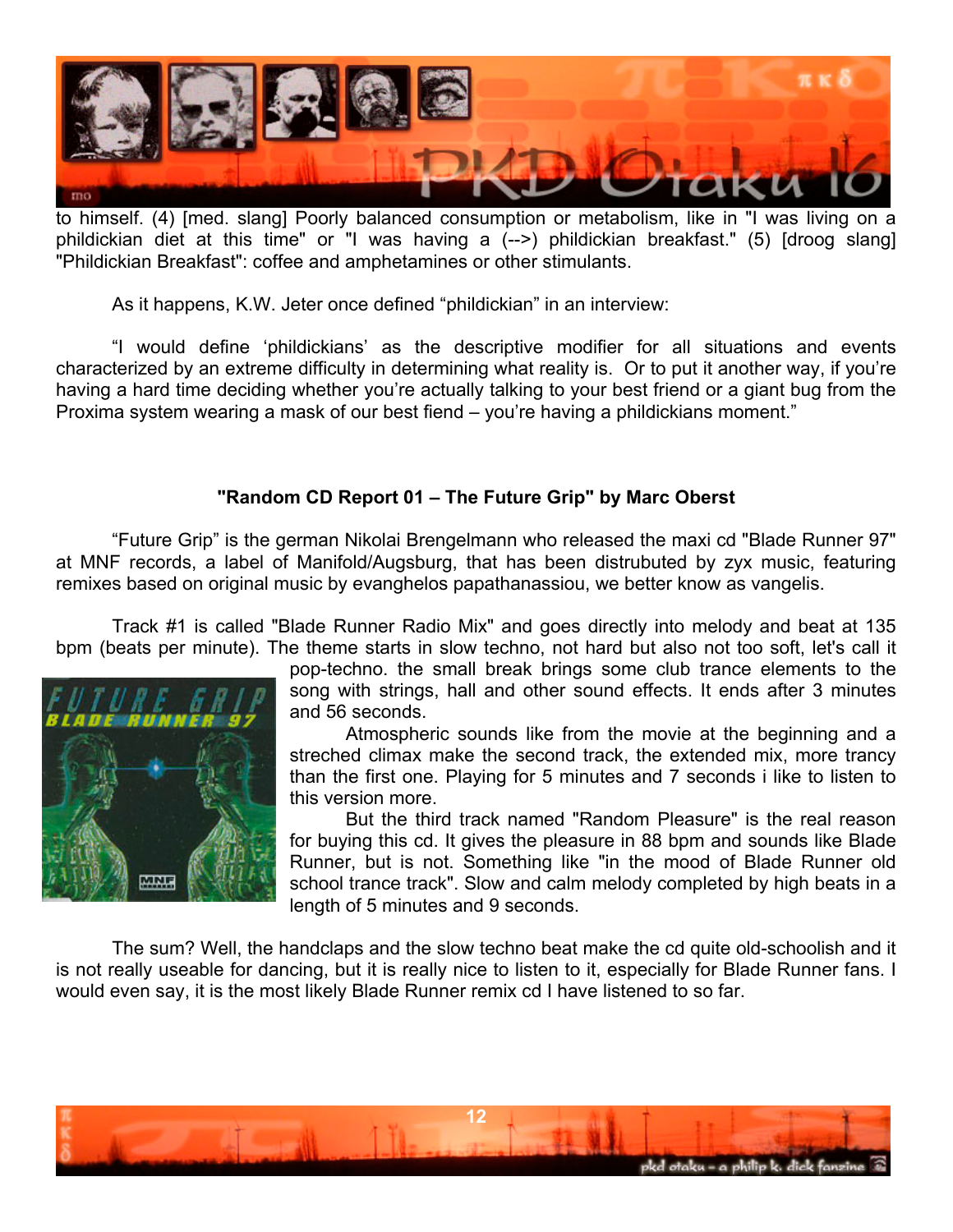

**Three Letters by Philip K. Dick** 

### **To Scott Meredith** October 22, 1968

Dear Scott:

I just now received a very nice letter from Don Wollheim, in which he picks up where he and I left off at the convention. At that time I told Don I wanted to do another novel for Ace, and in his letter he asks if I meant that and still mean it. He says: "...I would like to see you keep on with us, even though report has it you have made pots of money with Doubleday. I donít know about pots of money, but I think we can come to some reasonable accommodation financially if given a reasonable chance." I have no new novel in the works, however, because I have been working on A MAZE OF DEATH, but it occurs to me that if Larry Ashmead doesn't want it, maybe Don might. I am writing to Don, and Iím mentioning A MAZE OF DEATH. Could we try him if Doubleday turns the novel down? (By the way – Don wants my material presented directly to him and not by way of Terry Carr. He says, "...this is for me and would be published under my editorship.")

Because of Don's interest I will start as soon as possible on another new novel...but it will take a while. Would he buy an outline and sample chapters? Or does he want the whole thing?

Cordially, Philip K. Dick

#### **To Donald A. Wollheim Constanting Constanting Constanting Constanting Constanting Constanting Constanting Constanting Constanting Constanting Constanting Constanting Constanting Constanting Constanting Constanting Const**

Dear Don,

Your nice letter pleased me very much, and I agree with you: we didnít really have enough time at the convention to talk. I did indeed say I'd like to tackle another novel for Ace. After all, I would not exist today as an s-f writer if it had not been for your support. My situation is this: yesterday I sent off a new novel, A MAZE OF DEATH, to Scott. It is an s-f mystery, and Larry Ashmead is interested it for a series of "future mystery novels," as they'll be called. I mention this only to indicate I am actively writing, these days...which is not always so  $-1$  go in cycles of creativity and sloth, as you may know. Anyhow, I have this one new novel in the works and intend to start on another as soon as possible. Which brings me back to your letter and your query as to my interest in doing a novel for Ace. Do you want me to handle any particular theme? Do you want me to avoid any particular theme (such as reality-versus-illusion for example)? And do you want a completed MS, or will you buy on the basis of an outline and a sample chapter?

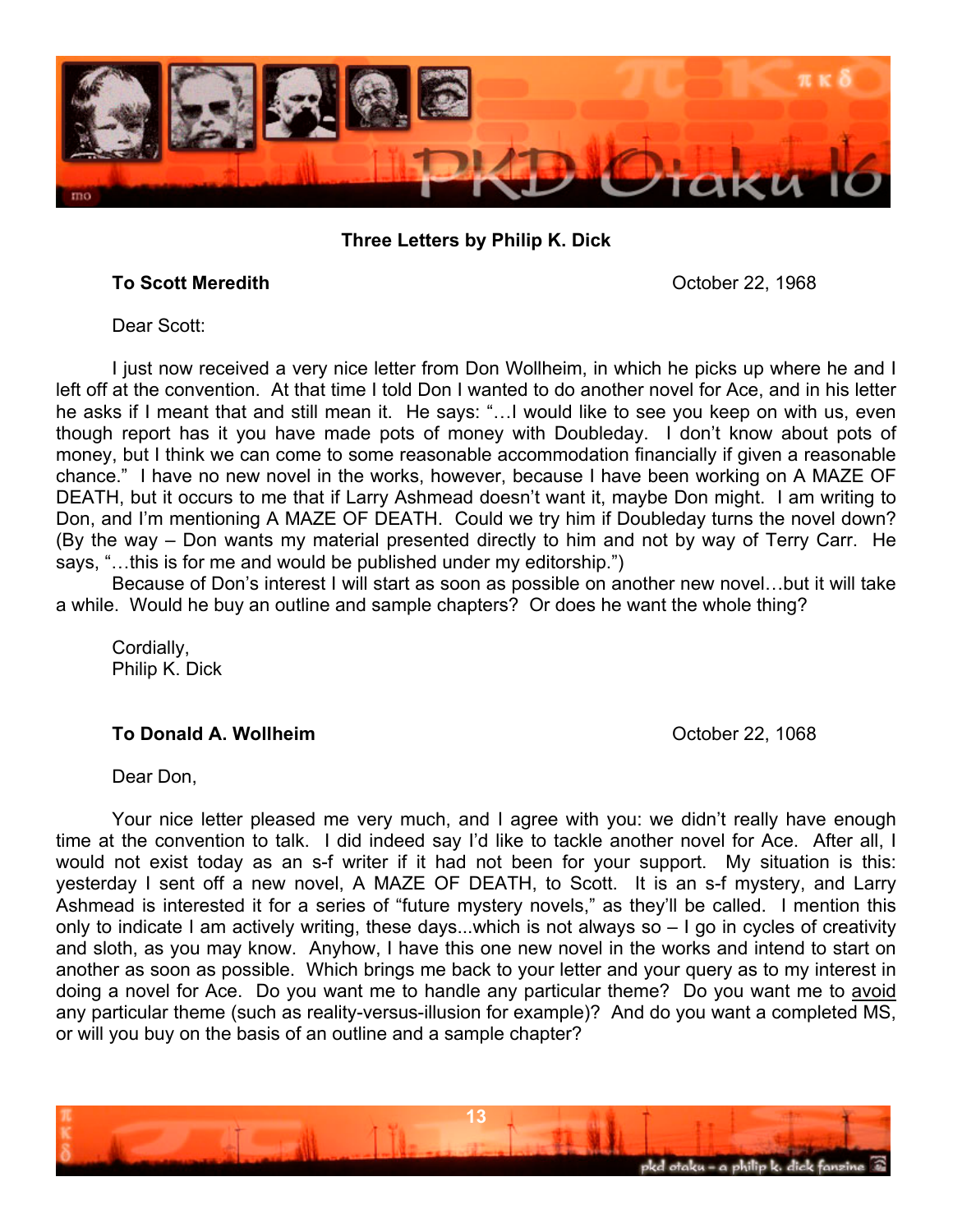

I have a feeling we can work something out. Let me know, and thank you again for your letter; it is good to hear from you, and in doing a novel for Ace I will bend as much as I can in your direction

Cordially, Philip K. Dick

P.S. Another thought just struck me. If Doubleday turns down A MAZE OF DEATH, perhaps you would like to see it. Do you think so?

**To Terry Carr Carr Carr <b>Carr Carr Carr Carr Carr Carr Carr Carr Carr Carr Carr Carr Carr Carr Carr Carr Carr Carr Carr Carr Carr Carr Carr Carr Carr Carr Carr Car** 

MEMO FROM... PHILIP K. DICK. NOT PRINTED ON AVACADO GREEN PAPER BUT WITH ILLUMINATED LETTERS STARTING EACH PARAGRAPH.

Dear Terry,

Thank you for the memo of November 6 in which you thank me for the copyrights on THE PRESERVING MACHINE. I am glad  $-$  god, how I am glad  $-$  that you can finish the matter, because it's items like that that destroy my will and curdle my brain tissue.

I wrote Don about the new novel I recently wrote, telling him that it had to go to Doubleday first, and then I would have Marcia send it to Ace. But Doubleday bought it, so I can't have Marcia send it to Don because it belongs to Larry. However, I did turn over to Don, via Marcia and Scott, three and a half chapters and an outline (or is it "outline?) of an even more recent novel I'm working on, one especially for Ace that no one else has seen. I hope greatly that Don tells Marcia and Scott that he is going to buy it, and then I can tell you, Terry, and after that Willis and Spot and Spike (my cat, my daughter, my other cat).

In all seriousness, I hope that Don likes the sample chapters and outline. Personally, I think it looks to be a good one. If Don doesnít buy it Iíll go on and finish it anyhow.

As to famous persons seeing the proofs of THE PRESERVING MACHINE, in the fashion that I saw John Brunner's profs for THE JAGGED ORBIT. I think Bob Silverberg would be a good one to send it to, and possibly Harlan (although he might excoriate it), and then Phil Farmer. Also I have written to Roger Zelazy (with whom I am doing a collaboration for Doubleday) asking him if he has time  $-$  he is very busy  $-$  to read my collection. I should know very soon if he can do this. Maybe you can think up someone else. Iíd trust your instincts in this matter far more than I would mine.

Nice to hear from you, and give my love to Carol. I hope you'll keep me informed as to the progress of THE PRESERVING MACHINE. Iíd like very much, for example, to see a Xerox of the cover, when it's ready, and see the blurbs, too.

Cordially, Philip K. Dick

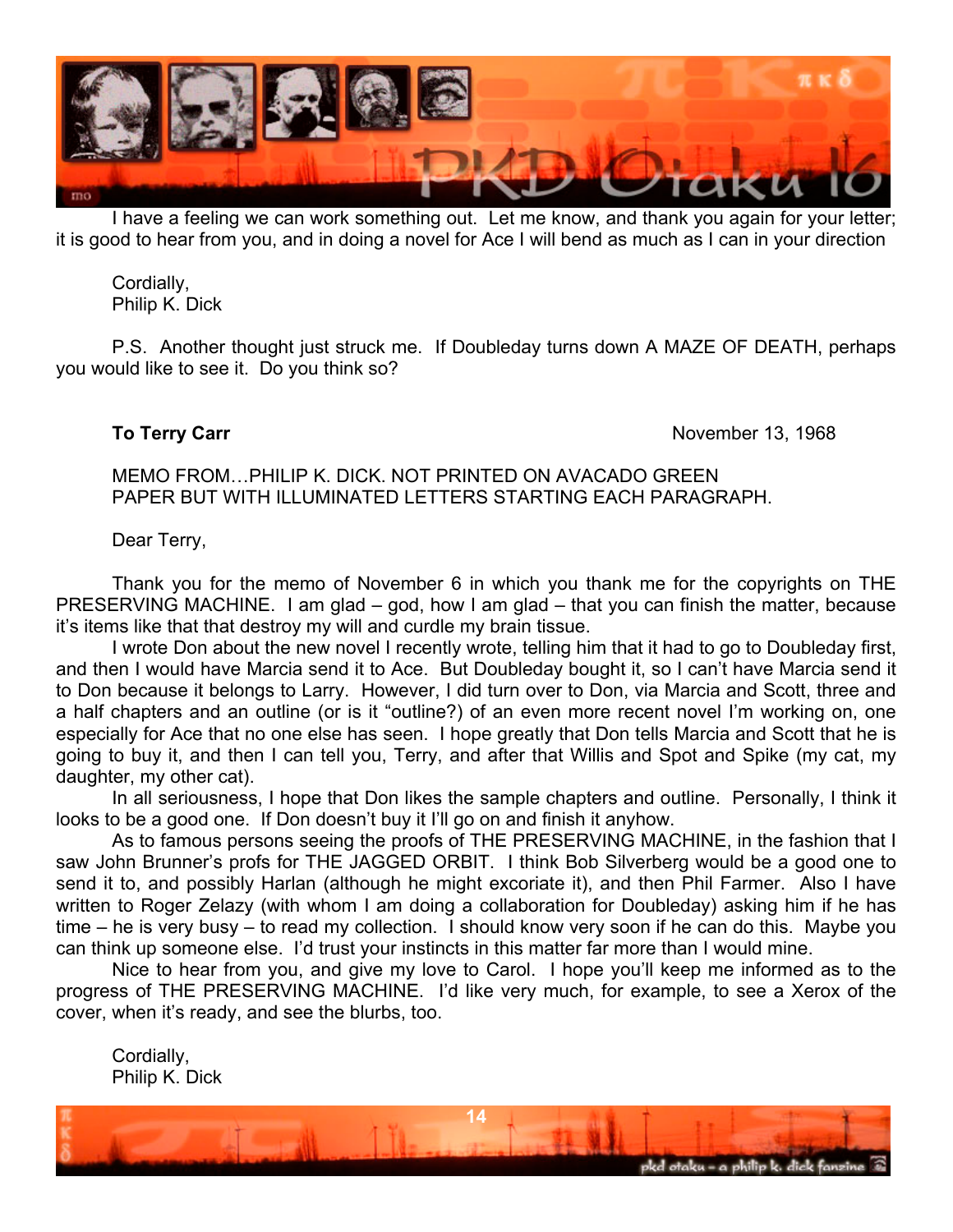

**"Book Reviews" by P. Schuyler-Miller, Richard Geis**, **Spider Robinson** 

#### *The Man in the High Castle*  **P. Schuyler-Miller,** *Analog***: April 1963, p. 83**

This is a fascinating realistic story laid in a world in which President Roosevelt was assassinated in Florida, there was no pre-Pearl Harbor defense program and no lend-lease, Russia was crushed, and Europe and America were defeated. The Pacific Coast states, by 1960, have become a Japanese-dominated puppet much like the East Germany of our world. There is a similar Nazi-occupied satellite in the eastern United States, and a semi-independent buffer between the two, in the Rocky Mountain states. There also seems to be a southern satellite, though we hear little of it. Canada has maintained its independence; Bob Hope is up there, broadcasting imprudent TV programs into the Nazi and Japanese satellites. The extermination of the Jews in Europe and German-occupied America has been followed by the extermination or enslavement of the Negro race in Africa and throughout the world. In Japanese America, however, society has been rebuilt on a more civilized basis.

The author has constructed this Japanese-based western society with loving care and minute attention to detail. To appreciate just how well he has done this, I am very much afraid one would have to be as thoroughly steeped in Zen and in minutiae of real Japanese society as he seems to be. With a glimpse here and a vignette there, he manages to contrast life under the two regimes and suggest the Japanese-German tensions that amount to a counterpart of our own Cold War, with the difference that the United States is filling the role that Eastern Europe is in our own continuum.

In a well-guarded castle near Cheyenne, in the nominally independent Rocky Mountain States, a writer named Hawthorne Abendsen has written an underground bestseller, "The Grasshopper Lies Heavy," in which Germany and Japan have lost the war  $-$  and a Nazi killer is on his trail. In the Pacific States of America, a Jewish craftsman, an American dealer in fake antiques, and a Japanese bureaucrat become ever more intricately entangled in a plot that centers on a visiting Swede and an old gentleman from Tokyo. And in and out of it all weaves the cryptic prophecies of the *I Ching*, the ancient Chinese Book of Changes that dominates the lives of Japanese and conquered Americans alike.

I have a strong feeling that  $-$  like "The Grasshopper Lies Heavy"  $-$  this is a book that is going to have a kind of underground success and end up a classic without ever having been read by very many people. It is one that is going to bear rereading, too –not for what happens, though that is subtly and believably worked out -but for the way in which this alternate world has been created down to the last nuance. With no serialization or paperback edition in 1962, a book that deserves a crack at the Hugo for best novel may never be widely enough known to get into the finals. And the prohibition against hardback books as winners – Tucker's Law of Hugos, which was broken in 1962 by Heinlein's "Stranger in a Strange Land" - will go back in force.

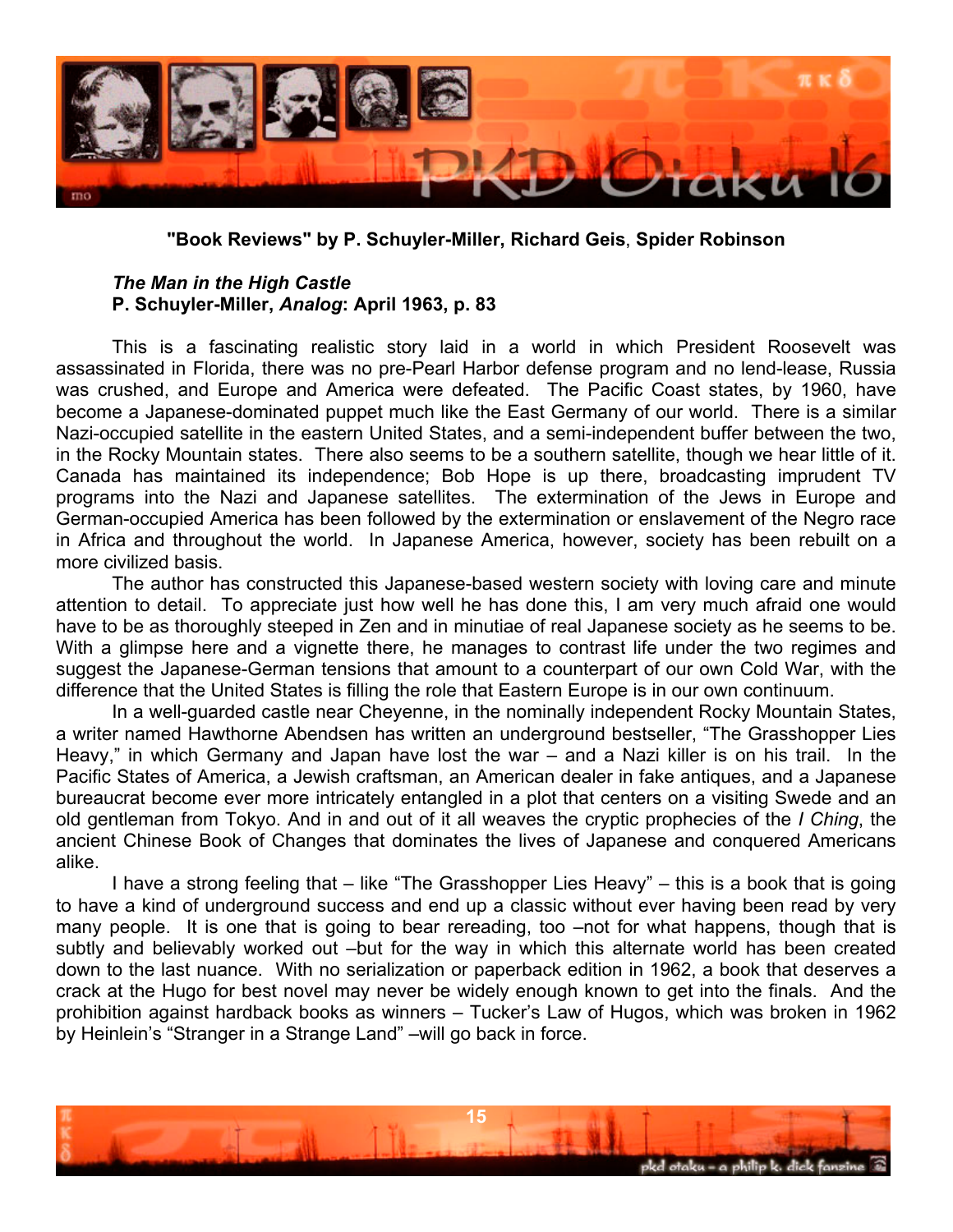

#### *Martian Time-Slip*  **P. Schuyler-Miller,** *Analog***: November 1964, pp. 87-88**

You may have read a condensed serial version of this in *Worlds of Tomorrow*, where it was called "All We Marsmen." But you should know by now that Philip K. Dick is not a writer to condense; half the fun of reading him is the detail he slathers on over the bare boards of his plots.

The detail in this case is extremely confusing, for it includes glimpses inside the minds of a series of schizoids whose time sense has gone sadly adrift. Indeed, we are warned that this mental disruption is becoming endemic in human society  $-$  presumably as a form of retreat from the unbearable pressures of overpopulated Earth. It breaks out on Mars, where the pressures build up differently but sooner.

The Martian society depicted is deceptively simple, as are most frontier societies. The most thoroughly developed are the community of the all-powerful Water Workers' union, headed by the invincible Arnie Kott, and the far more sophisticated New Israel with its Camp Ben-Gurion for aberrant children. Texas has a colony, so has California, and so has Russia but we see little of them. We do visit a suburbia which has found itself on the fringe of the desert, and where repairman Joe Bohlen leads a dissatisfied life next door to Norbert Steiner. We get glimpses of the Bleekmen, the native Martians who have adjusted themselves to a level of life like that of the Australian aborigines of the South African Bushmen.

As to be expected in a Dick novel, all these disparate elements are intimately woven together in a complex pattern. If it is not as beautifully developed as the Nipponized American society of ì*The Man in the High Castle*," what is? Unfortunately the true nature of young Manfred Steiner's distorted time sense, its relationship to the weird visions Joe Bohlen sees, and the reason the Bleekmen can stabilize it, are implied but never really clear. It may be that the author is saying, less subtly than "Last Year at Marienbad," that reality is what the thinker believes it to be and what he can convince others it is... or it may be that he is hinting at a structure of time and place that we only occasionally sense, that breaks through in the schizoid condition, and that will one day burst on us all.

#### *Flow My Tears, the Policeman Said*  **Richard Geis:** *The Alien Critic #9 (May 1974), p. 40*

The new Philip K. Dick novel from Doubleday, FLOW MY TEARS, THE POLICEMAN SAID, is very good, in the usual Dick fractured, warped, out -of-phase reality mode.

But this time, at the end, he lets the reader and the hero stay on real, solid ground. Also, I detect a new (or at least obvious) element of political advocacy/viewing  $-with-alarm...which$  is probably a result ofhis experiences with the secret police of America in the past few years. (See his long letter in TAC #6.) (\$6.95)

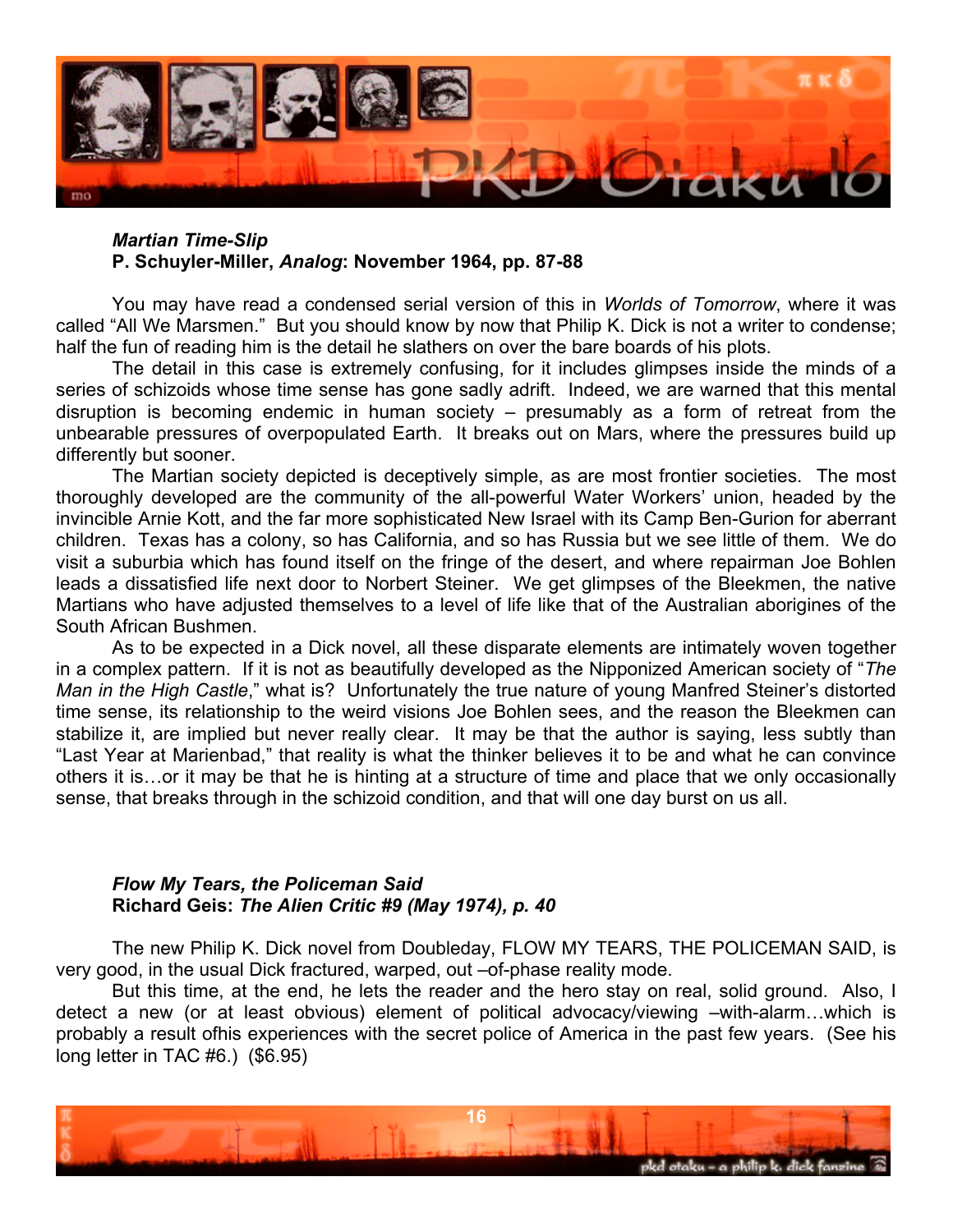

#### *A Scanner Darkly*  **Spider Robinson,** *Galaxy***, August 1977: pp. 142-43**

I understand this latest Phil Dick novel, *A Scanner Darkly*, is the first he's written without the aid of speed, and appropriately enough it's largely a dialectic on the ruinous cost of prolonged drug abuse. There's a dedication at the end to fifteen friends of Dick's who've destroyed themselves with dope, listing the extent of damage each incurred (seven are dead, three are permanently psychotic, like that) – Dick calls this drug misuse " a social error... not different from your life-style, it is only faster." "If," he says, "there was any 'sin,' it was that these people wanted to keep on having a good time forever, and were punished for that, but as I say, I feel that, if so, the punishment was far too great and I prefer to think of it only in a Greek or morally neutral way, as mere science, as deterministic impartial cause-and-effect."

The "sin," *I* think, was that these people wanted to be able to keep on having a good time forever *by pushing a button*, to rip off the Universe for a good time without paying for it. The ìpunishmentî for this error has *always* been as drastic, and is *not* great, and cause-and-effect is *any*thing but morally neutral.

That tirade aside, the *book* ainít exactly terrific either. Itís the some times fascinating, sometimes hilarious, usually deadly boring story of a federal narc so wasted by the drugs he saturates his brain with that he begins spying on himself, and eventually busts himself. This notion could have made an extraordinary novelette – but only as black humor. What Dick did was waste enormous heaps of paper tying to make it a plausible science fiction novel, thereby destroying it. He sets it in the future, but every time his attention wanders it becomes the present. He throws in a sort of "invisibility suit" which is supposed to make the premise actually possible  $-$  if you're willing to believe that the feds hire narcs without ever seeing them or knowing their names - and he adds a lot of pseudoscientific hogwash about the left and right hemispheres of the hero's brain each achieving autonomy, for a *truly* split personality. The end result is madness, but not the divine kind. Along the way you get to watch the background cast who represent Dick's doper friends wittily and engagingly dose themselves into imbecility (a rather short progression), and as the immortal Jethro (of Homer And) once said, "This sure don't fascinate *me* none."

#### **Some Recent References To Phil In The Press**

"Nobody in America complains, "I'm not getting my news bites fast enough!" People do complain that theyíre not getting the full truth. They do complain that the foam of headlines, and of what Philip K. Dick might have called "pre-new," conceals vast shoals of reality. -- The Atlantic *Monthly* Jan/Feb 2006 p. 12